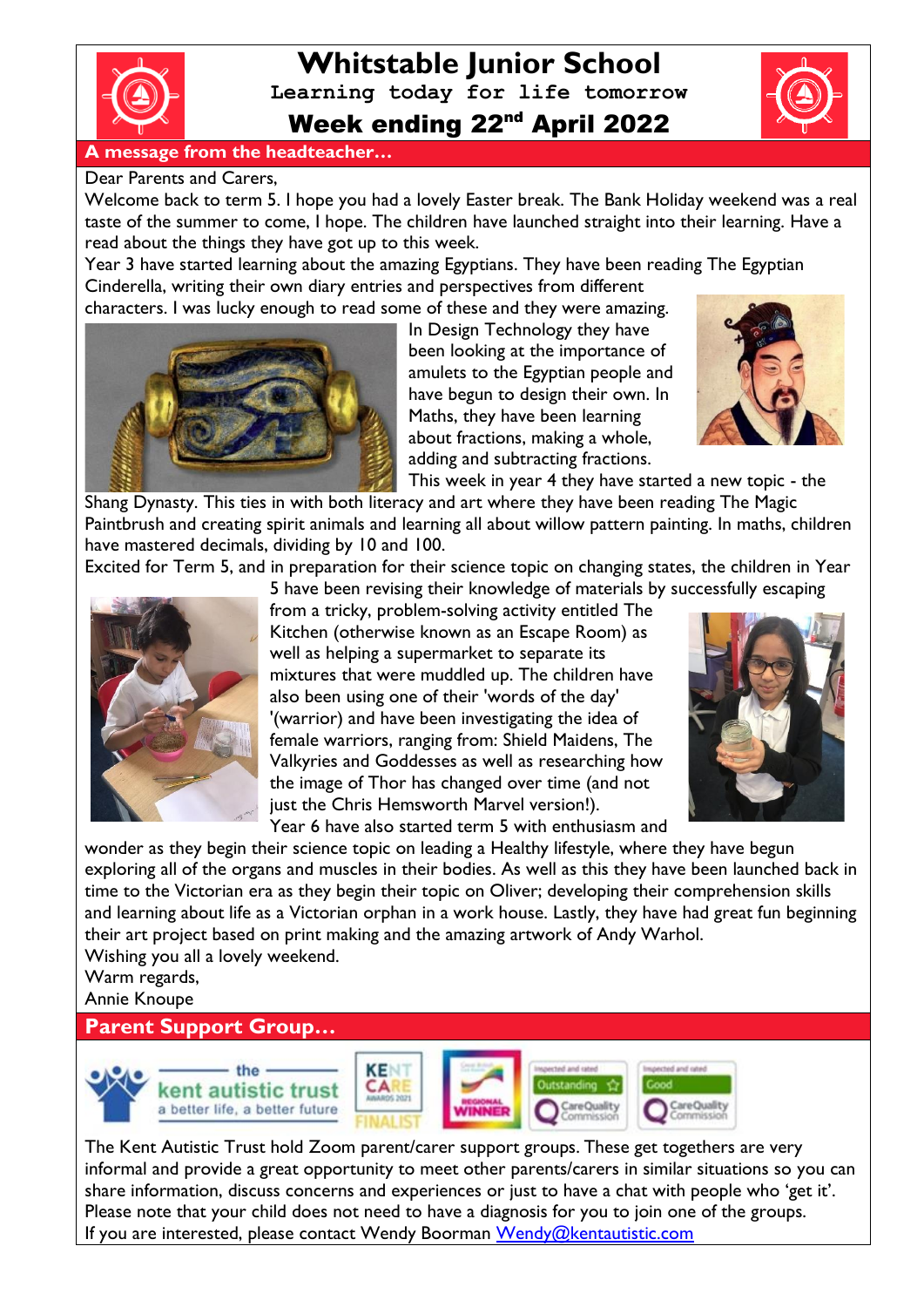## **Headteacher Award…Feel Proud of Yourself Certificates**



#### **Feel Proud of Yourself Certificates**

Each week the teachers send me a nomination for the weekly Headteacher award. I can only choose one child each week which is the hardest job in the world. However, I wanted the children to know that during term 3 and 4 their name was put forward to me so therefore they should be very proud of themselves.

I thought it was important for the children to know how much all their hard work, kindness and commitment to our school values means to me and the rest of the adults at Whitstable Junior School. Every child who was nominated has received a Feel Proud of Yourself certificate. Well done everyone.

### **Royal Native Citizenship Award…**

# ROYAL NATIVE CITIZENSHIP AWARD M 5 - TRUST



Will you be someone who has friends that have lasted for 37 years? Will you be someone who others love to work with? Are you someone whose family know you can be trusted?

### **Letters ….**



Don't forget you can find all the letters we email out to you saved on the school website. [Click here](http://www.whitstable-junior.kent.sch.uk/)  [for the website where you will find all letters.](http://www.whitstable-junior.kent.sch.uk/)

### **Times Tables Rock Stars…**



# **Term 5 WJS Battle of the School**

- ★Week 1 Practise/ be ready
- $\star$ Week 2 In Year group battle
- $\star$  Week 3 In Phase battle
- $\star$  Week 4 Battle of the School

The winning class wins the amazing prize of an afternoon at the park!